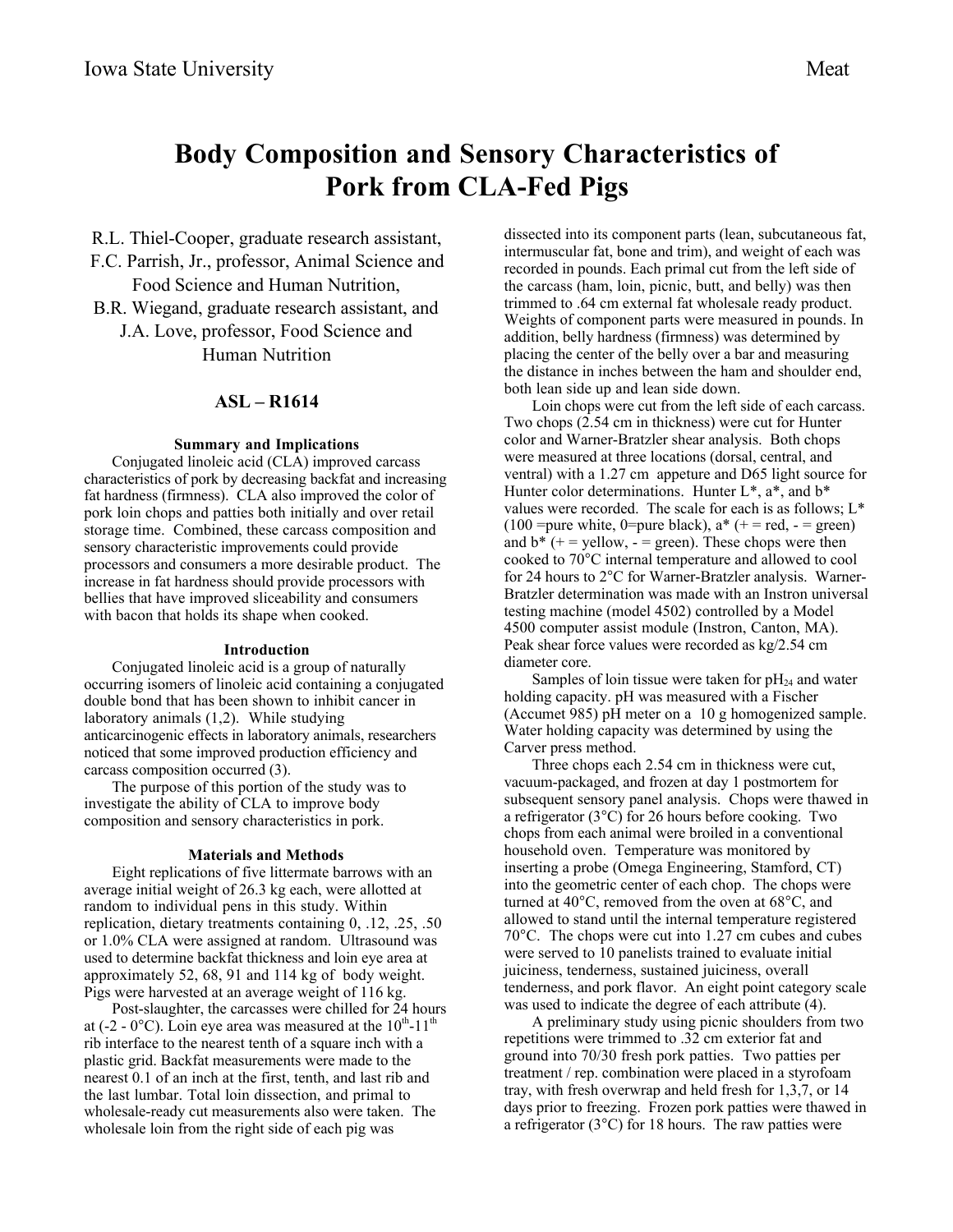cooked in preheated household electric skillets set at 163°C. The patties were cooked to an end point temperature of 70°C, taken in the center of the patty by using probes (Omega Engineering, Stamford, CT). Each patty was cut into eight wedges and the wedges from the two patties in each treatment were mixed. Panelists were asked to evaluate the magnitude of differences in the treated patties relative to the labeled control. The seven point scale was labeled from none to very large, with appropriate intermediate terms.

## **Results and Discussion**

In Table 1, data indicate tenth rib backfat from CLA treated pork carcasses had significantly less fat (16%) than did controls (P<.05). No other backfat measurements (first rib, last rib, last lumbar) exhibited a difference between treatments. Ultrasound results for tenth rib backfat of live animals confirmed tenth rib carcass results. Ultrasound loin eye area (LEA) results showed a linear increase with increased concentration of CLA in the diet. This result was not supported by actual LEA measurements, which found no statistical difference between controls and treatments.

The results of loin dissection shown in Table 2, indicated that weights for initial loin (P<.04), subcutaneous fat  $(P<.03)$ , and intermuscular fat  $(P<.005)$ showed a quadratic relationship. In addition, bone weight increased linearly (P<.03) with increasing amounts of CLA. (5) also described increases in initial loin weight, subcutaneous fat and intermuscular fat in pigs fed .50% CLA. Combined with data from (5) our loin dissection study demonstrated that CLA-fed pigs have more lean and less subcutaneous and intermuscular fat than did controls (5.1, 8.9, and 8.5%,respectively).

Within individual, wholesale ready cuts, initial (raw) cut weight of CLA treated cuts was increased over controls for ham  $(P<.02)$ , picnic $(P<.03)$ , and belly (P<.004) as shown in Table 3. Finished (trimmed) cut weight for CLA cuts increased over controls for butt (P<.05) and belly (P<.006). The most obvious difference observed during this portion of the experiment was the hardness (firmness) of fat. This was especially noted in bellies from the treated groups. When belly hardness was measured lean side up a linear  $(P<.01)$  difference was observed. A similar linear relationship was observed (P<.05) when bellies were measured lean side down. This greater distance observed between belly edges during this test provides a potential improvement in sliceability and yield of bacon. Although trimmed bellies from CLA fed pigs were heavier, there was no difference in trim weight. Therefore, more bacon can be produced with better sliceabilty and no additional trim production.

There were no measurable differences between control and treatment loin chops at day 1 postmortem for Warner-Bratzler shear (WBS),  $pH<sub>24</sub>$  or water holding capacity. These objective results were supported by subjective

color, firmness, and marbling scores that indicated no difference in quality attributes of loin chops between controls and treatments. Loin chops were all acceptable based on the NPPC standards for color, firmness, and marbling as shown in Table 4.

Hunter  $L^*$ , a<sup>\*</sup>, and  $b^*$  values for day 1 chops indicated that there were no differences between controls and treatments for L\* and b\* values; however, the a\* values shown in Table 5, increased as the amount of CLA added to the diet increased  $(P<.01)$ . This increased a\* value shows that loin chops were increasingly more red with increasing amounts of CLA.

Sensory panel results shown in Table 6, indicate no significant differences between treatments and controls except in initial juiciness and sustained juiciness. For these two categories, chops from controls were described as more juicy than were the .12% CLA fed pigs. Panelists did not describe any other sensory differences between controls and treatments, and results indicate that all samples were within the normal range for acceptability and palatability of commercial pork chops.

The preliminary amount of information provided by the patty subsample study suggests several areas for future research. Patties tended to have higher L\* and a\* values with CLA addition up to .50%. There seemed to be an increase in L\* and a decrease in a\* values in patties from pigs fed above .50%. This darker, more red color exhibited at day 7 indicates that product with .50% CLA treated pigs held its color and would have the most consumer appeal. Cook loss data tended to indicate that the higher the CLA added, the lower the cook loss. No differences in sensory panel results were found between control and treated patties.

#### **References**

- 1. Ha, Y., Grimm, N. and M. Pariza. 1987. Anticarcinogens from fried ground beef: heat-altered derivatives of linoleic acid. Carcinogenesis, vol.8, 12:1881-1887.
- 2. Ip, C., Singh, M., Thompson, H. and J. Scimeca. 1994. Conjugated linoleic acid suppresses mammary carcinogenesis and proliferative activity of the mammary gland in the rat. Can. Res. 54:1212-1215.
- 3. Pariza,M., Park, Y. and S. Kim. 1997. Mechanism of body fat reduction by conjugated linoleic acid. FASEB J. 11:A139.
- 4. AMSA. 1995. Research guidelines for cookery, sensory evaluation and instrumental tenderness of fresh meat. American Meat Science Association, Kansas City, MO.
- 5. Dugan, M., Aalhus, J., Schafer, A. and J. Kramer. 1997. The effect of conjugated linoleic acid on fat to lean repartitioning and feed conversion in pigs. Can. J. Anim. Sci. 77:1045-1050.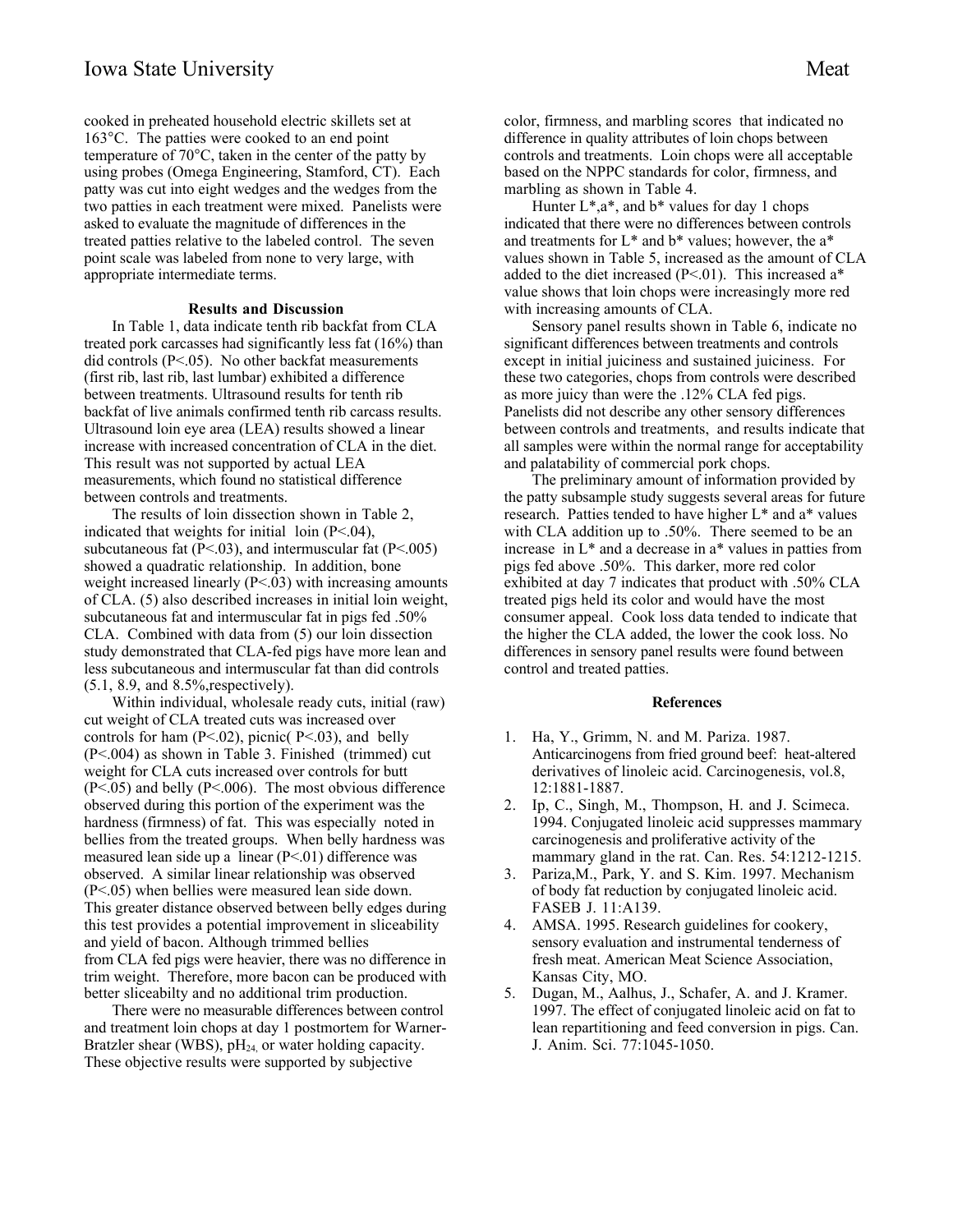| Item                                                                        | 0.0           | .12            | .25           | .50           | 1.0             | <b>SEM</b> |
|-----------------------------------------------------------------------------|---------------|----------------|---------------|---------------|-----------------|------------|
| Ultrasound backfat, cm<br>Measured backfat, cm                              | 2.44<br>2.86a | 2.15<br>2.34b  | 2.16<br>2.34b | 2.28<br>2.61  | 2.37<br>2.57    | .16        |
| Ultrasound loin eye area, $cm2$ 42.6b<br>Measured loin eye area, $cm2 41.2$ |               | 43.7b<br>43.9b | 45.6c<br>42.0 | 45.4c<br>40.1 | 47.2ac<br>39.3a | 1.4        |

**Table 1. Ultrasound and measured tenth rib backfat and loin eye area results from CLA fed growing-finishing pigs.**

Values with different letters within a row indicate significant differences (P<.05).

# **Table 2. Least squares means, standard error, and P values of loin dissection from growing-finishing pigs fed CLA.**

| Component             | %CLA added | <b>LSM</b> | <b>SEM</b> | P |
|-----------------------|------------|------------|------------|---|
| Initial loin, kg      |            |            |            |   |
| 0.0                   | 11.26      | .31        | .04z       |   |
| .12                   | 10.89      | .31        |            |   |
| .25                   | 10.68      | .31        |            |   |
| .50                   | 11.54      | .34        |            |   |
| 1.0                   | 11.89      | .31        |            |   |
| Intermuscular fat, kg |            |            |            |   |
| 0.0                   | .25d       | .02        | .005z      |   |
| .12                   | .15bc      | .02        |            |   |
| .25                   | .20bd      | .02        |            |   |
| .50                   | .22d       | .03        |            |   |
| 1.0                   | .27ad      | .02        |            |   |
| Subcutaneous fat, kg  |            |            |            |   |
| 0.0                   | 2.86       | .19        | .03z       |   |
| .12                   | 2.37       | .19        |            |   |
| .25                   | 2.39       | .19        |            |   |
| .50                   | 2.62       | .20        |            |   |
| 1.0                   | 2.84       | .19        |            |   |
| Bone, kg              |            |            |            |   |
| 0.0                   | 1.56       | .06        | .03y       |   |
| .12                   | 1.56       | .06        |            |   |
| .25                   | 1.46b      | .06        |            |   |
| .50                   | 1.73a      | .07        |            |   |
| 1.0                   | 1.71a      | .06        |            |   |
| Finished loin, kg     |            |            |            |   |
| 0.0                   | 3.88       | .13        | .08y       |   |
| .12                   | 4.00       | .13        |            |   |
| .25                   | 4.04       | .13        |            |   |
| .50                   | 4.07       | .14        |            |   |
| 1.0                   | 4.24       | .13        |            |   |

a,b,c,d Indicate significant differences within a column (P<.05).

y Linear relationships.

z Quadratic relationships.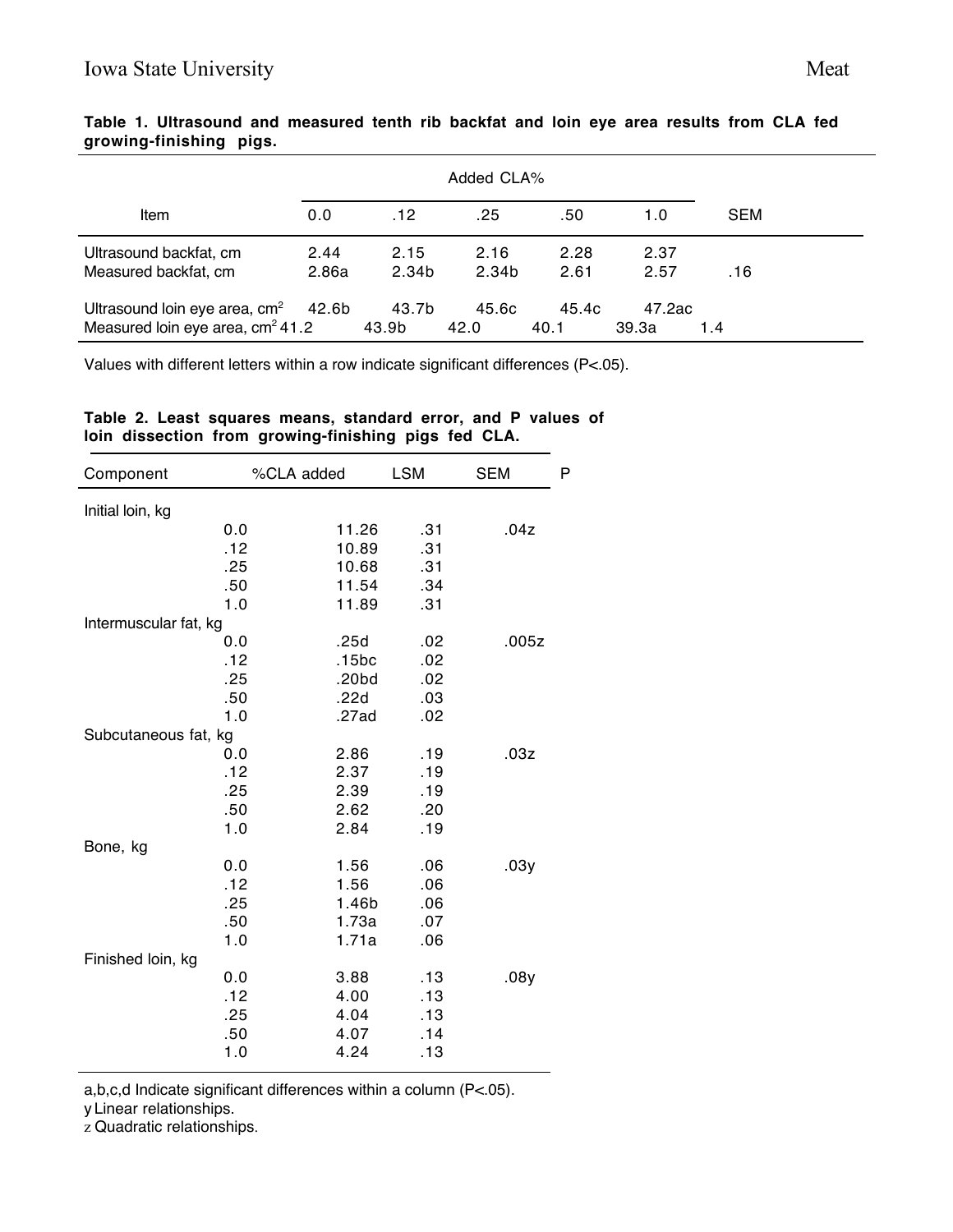| Primal Cut weight, kg | Wholesale Cut weight, kg |                   |            |      |                        |      |            |            |              |
|-----------------------|--------------------------|-------------------|------------|------|------------------------|------|------------|------------|--------------|
|                       | %CLA                     |                   |            |      |                        | %CLA |            |            |              |
|                       |                          | <b>LSM</b>        | <b>SEM</b> | P    |                        |      | <b>LSM</b> | <b>SEM</b> | $\mathsf{P}$ |
| <b>Initial Ham</b>    |                          |                   |            |      | <b>Finished Ham</b>    |      |            |            |              |
|                       | 0.0                      | $10.08^a$ .28     |            | .02  |                        | 0.0  | 7.56       | .25        | .07          |
|                       | .12                      | 10.18             | .28        |      |                        | .12  | 7.73       | .25        |              |
|                       | .25                      | 10.33             | .28        |      |                        | .25  | 7.88       | .25        |              |
|                       | .50                      | 10.55             | .30        |      |                        | .50  | 7.99       | .28        |              |
|                       | 1.0                      | 10.94b.28         |            |      |                        | 1.0  | 8.02       | .25        |              |
| <b>Initial Loin</b>   |                          |                   |            |      | <b>Finished Loin</b>   |      |            |            |              |
|                       | 0.0                      | 11.71             | .38        | .54  |                        | 0.0  | 8.06       | .29        | .08          |
|                       | .12                      | 11.57             | .38        |      |                        | .12  | 8.31       | .29        |              |
|                       | .25                      | 11.64             | .38        |      |                        | .25  | 8.67       | .29        |              |
|                       | .50                      | 11.57             | .41        |      |                        | .50  | 8.57       | .32        |              |
|                       | 1.0                      | 12.09             | .38        |      |                        | 1.0  | 8.77       | .29        |              |
| <b>Initial Picnic</b> |                          |                   |            |      | <b>Finished Picnic</b> |      |            |            |              |
|                       | 0.0                      | 4.65a             | .14        | .03  |                        | 0.0  | 2.64       | .12        | .03          |
|                       | .12                      | 4.81              | .14        |      |                        | .12  | 2.79       | .12        |              |
|                       | .25                      | 4.76              | .14        |      |                        | .25  | 2.82       | .12        |              |
|                       | .50                      | 4.94              | .15        |      |                        | .50  | 2.78       | .13        |              |
|                       | 1.0                      | 5.12 <sub>b</sub> | .14        |      |                        | 1.0  | 2.85       | .12        |              |
| <b>Initial Butt</b>   |                          |                   |            |      | <b>Finished Butt</b>   |      |            |            |              |
|                       | 0.0                      | 4.49              | .15        | .23  |                        | 0.0  | 2.46       | .10        | .05          |
|                       | .12                      | 4.53              | .15        |      |                        | .12  | 2.34a      | .10        |              |
|                       | .25                      | 4.54              | .15        |      |                        | .25  | 2.44       | .10        |              |
|                       | .50                      | 4.49              | .16        |      |                        | .50  | 2.52       | .11        |              |
|                       | 1.0                      | 4.79              | .15        |      |                        | 1.0  | 2.69b      | .10        |              |
| <b>Initial Belly</b>  |                          |                   |            |      | <b>Finished Belly</b>  |      |            |            |              |
|                       | 0.0                      | 7.96a             | .24        | .004 |                        | 0.0  | 5.20a      | .20        | .006         |
|                       | .12                      | 8.02a             | .24        |      |                        | .12  | 4.90a      | .20        |              |
|                       | .25                      | 8.53              | .24        |      |                        | .25  | 5.16a      | .20        |              |
|                       | .50                      | 8.36              | .26        |      |                        | .50  | 5.39       | .22        |              |
|                       | 1.0                      | 8.99b             | .24        |      |                        | 1.0  | 5.91b      | .20        |              |

**Table 3. Least squares means, standard error, and linear P values for primal cuts trimmed to wholesale ready product from growing finishing pigs fed CLA.**

Values with different letters within a column category indicate significant differences.